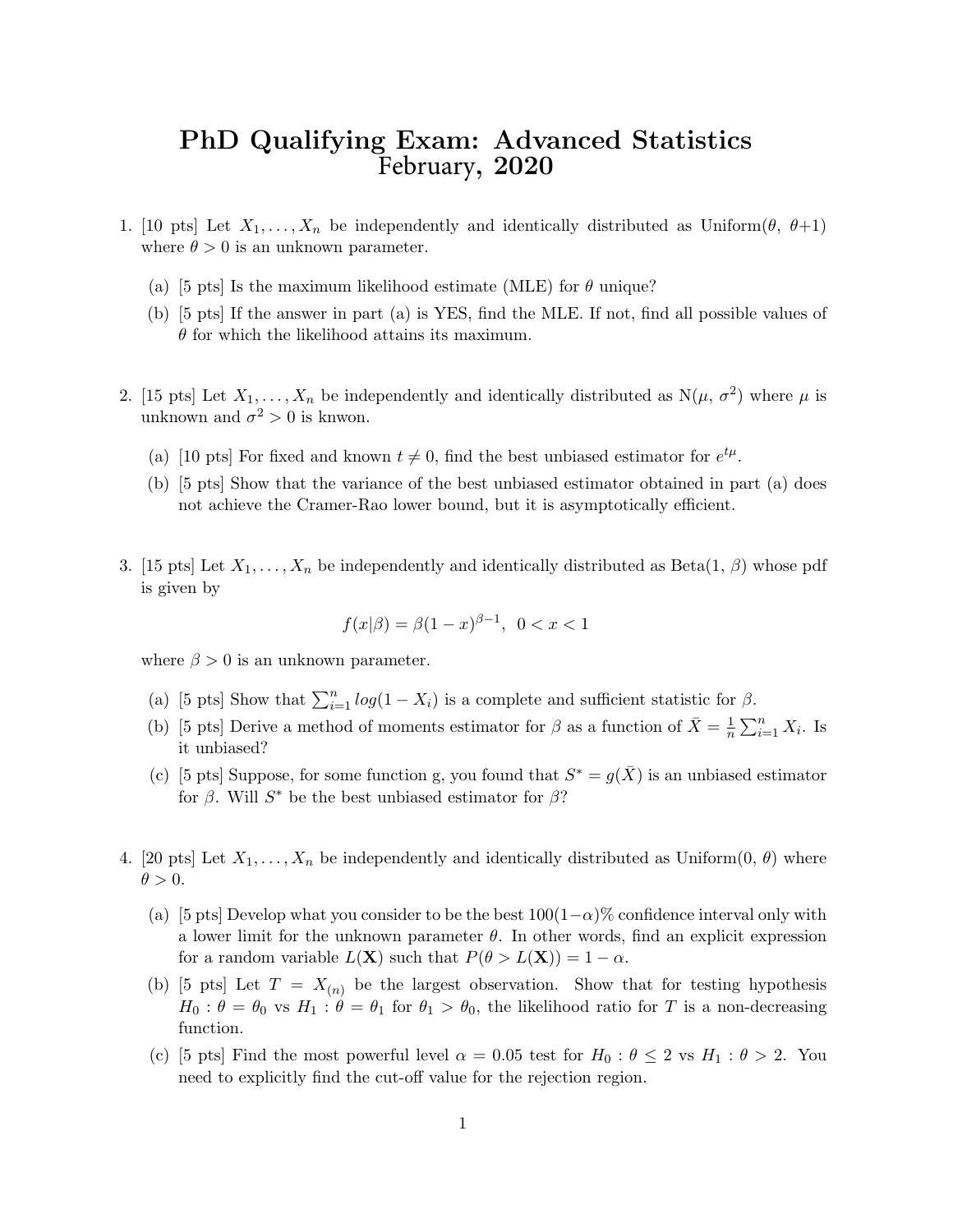- (d) [5 pts] Compute and graph the power function for the test in part (c).
- 5. [40 pts] Let  $X_1, \ldots, X_n$  be independently and identically distributed as Laplace( $\sigma$ ) whose pdf is given by

$$
f_X(x;\sigma) = \frac{1}{2\sigma}e^{-|x|/\sigma}, \ -\infty < x < \infty, \ \sigma > 0
$$

(a) [5 pts] Prove that the distribution of  $Y_i = |X_i|$  has the pdf as

$$
f_Y(y; \sigma) = \frac{1}{\sigma} e^{-y/\sigma}, \ y > 0
$$

- (b) [5 pts] Find the Cramer-Rao lower bound (CRLB) for the variance of any unbiased estimator of  $\sigma$  based on  $X_1, \ldots, X_n$ .
- (c) [5 pts] Find an explicit expression for  $\hat{\sigma}_{ML}$ , the maximum likelihood estimator (MLE) of  $\sigma$ . Find  $E(\hat{\sigma}_{ML})$  and  $Var(\hat{\sigma}_{ML})$ . Is  $\hat{\sigma}_{ML}$  the minimum variance unbiased estimator (MVUE) of  $\sigma$ ?
- (d) [10 pts] Find an explicit expression for  $\hat{\sigma}_B$ , the Bayes estimator for  $\sigma$ . Assume that the prior distribution is  $\tau = 1/\sigma \sim Gamma(a, b)$  and consider the posterior mean as the Bayes estimator. The pdf of  $Gamma(a, b)$  is

$$
f(\tau)=\frac{1}{\Gamma(a)b^a}\tau^{a-1}e^{-\tau/b},\ \tau>0,\ a>0,\ b>0
$$

- (e) [5 pts] Compare the the two estimators  $\hat{\sigma}_{ML}$  and  $\hat{\sigma}_B$  with respect to the mean squared error.
- (f) [5 pts] Prove that a uniformly most powerful (UMP) test for  $H_0: \sigma = \sigma_0$  vs  $H_1: \sigma > \sigma_0$ has a rejection region of size  $\alpha$  as  $\mathcal{R} = \{S : S \ge c_{\alpha}\}\$  where  $S = \sum_{i=1}^{n} |X_i|$  and  $c_{\alpha}$  is chosen such that  $P(S \geq c_{\alpha} | H_0 : \sigma = \sigma_0) = \alpha$ .
- (g) [5 pts] Assuming that n is large, obtain a large-sample normal approximation for  $c_{\alpha}$  in part (f) as a function of  $\sigma_0$ , n, and  $Z_\alpha$  where  $P(Z > Z_\alpha) = \alpha$  when  $Z \sim N(0, 1)$ .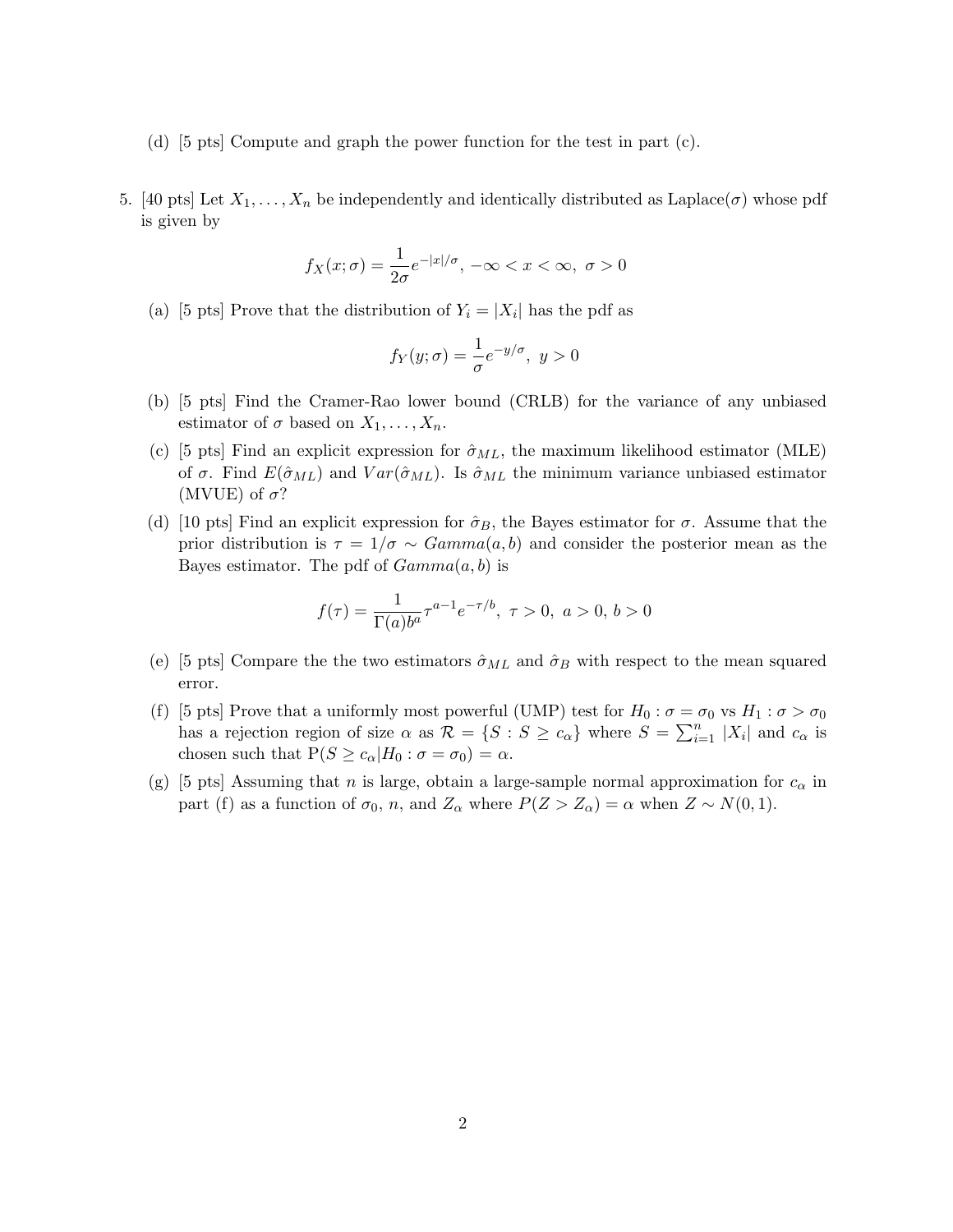#### Ph.D. Qualifying Exam: Algebraic Topology (Februray 2020)

Justify your answers fully. You should state the theorems and the results that you are using exactly. One can obtain partial points for rough ideas but not the full scores. Also, one must write in good English and in a well-organized way for better grades. You must also write the answers in order and not mix up the answers here and there. (Total 100 pts.)

1. (20 pts.) Let  $X := \mathbb{RP}^3$  be a projective 3-space.

- (1) Compute  $H_n(X, \mathbf{Z}/p\mathbf{Z})$  for each number  $p = 2, 3, 4, 5, 6$  and all integer n.
- (2) There is a map  $f: X \to \mathbf{S}^3$  that is not homotopic to a constant map. Prove or disprove.

2. (25 pts.) Let  $\Sigma$  be a closed surface of genus 2 that is the boundary of the union of two distinct solid tori  $T_1$ and  $T_2$  symmmetric under the rotation of angle  $\pi$  about the x-axis and  $T_1 \cap T_2$  is homeomorphic to a 3-ball. Let  $\phi : \Sigma \to \Sigma$  be a homeomorphism given by a rotation of angle  $\pi$  by the x-axis. Describe  $\phi_* : H_i(\Sigma, \mathbb{Z}) \to H_i(\Sigma, \mathbb{Z})$ for  $i = 0, 1, 2,$  i.e., with respect to some basis of  $H_i(\Sigma, \mathbf{Z})$  for each i. (Hint 1: use  $\phi$ -invariant cell decompositions.) (Hint 2: A solid torus is a space homeomorphic to  $D^2 \times S^1$ .)

3. (25 pts.) Let  $p: \mathbb{R}^2 \to \mathbb{S}^1 \times \mathbb{S}^1$  be given by  $p(x, y) = (\exp(2\pi x i), \exp(2\pi y i))$ . Let  $G_1 := \pi_1(\mathbb{S}^1 \times \mathbb{S}^1, (1, 1))$ be the fundamental group based on loops. Let  $G_2 := \text{Aut}(\mathbb{R}^2, p)$  denote the group of homeomorphisms of  $\mathbb{R}^2$ satisfying  $p \circ f = p$ . Define a homomorphism  $f : G_1 \to G_2$  given by sending each homotopy class  $[\gamma]$  based at (1, 1) to a deck transformation  $\tau_{\gamma}$  sending  $(0,0)$  to  $\tilde{\gamma}(1)$  where  $\tilde{\gamma}(0) = (0,0)$  and  $p \circ \tilde{\gamma} = \gamma$ . (Hint:  $S^1$  is the unit circle in the complex plane.)

- (1) Prove that f is well-defined indepedent of choice of  $\gamma$  in  $[\gamma]$ .
- (2) Show that  $f$  is an isomorphism.
- (3) Describe  $G_1$  and  $G_2$ , and write f explicitly.
- 4. (30 pts.) Let  $\phi : \mathbf{S}^2 \to \mathbf{S}^2$  be the antipodal map  $x \mapsto -x$ . Define

$$
\Phi : (x, y) \to (\phi(x), \phi(y)).
$$

Let X be the quotient space of  $S^2 \times S^2$  by indentifying  $(x, y), \Phi(x, y)$  for all  $x, y \in S^2$ . Compute  $\pi_1(X, *)$  and  $H_n(X, \mathbf{Z})$  for all n.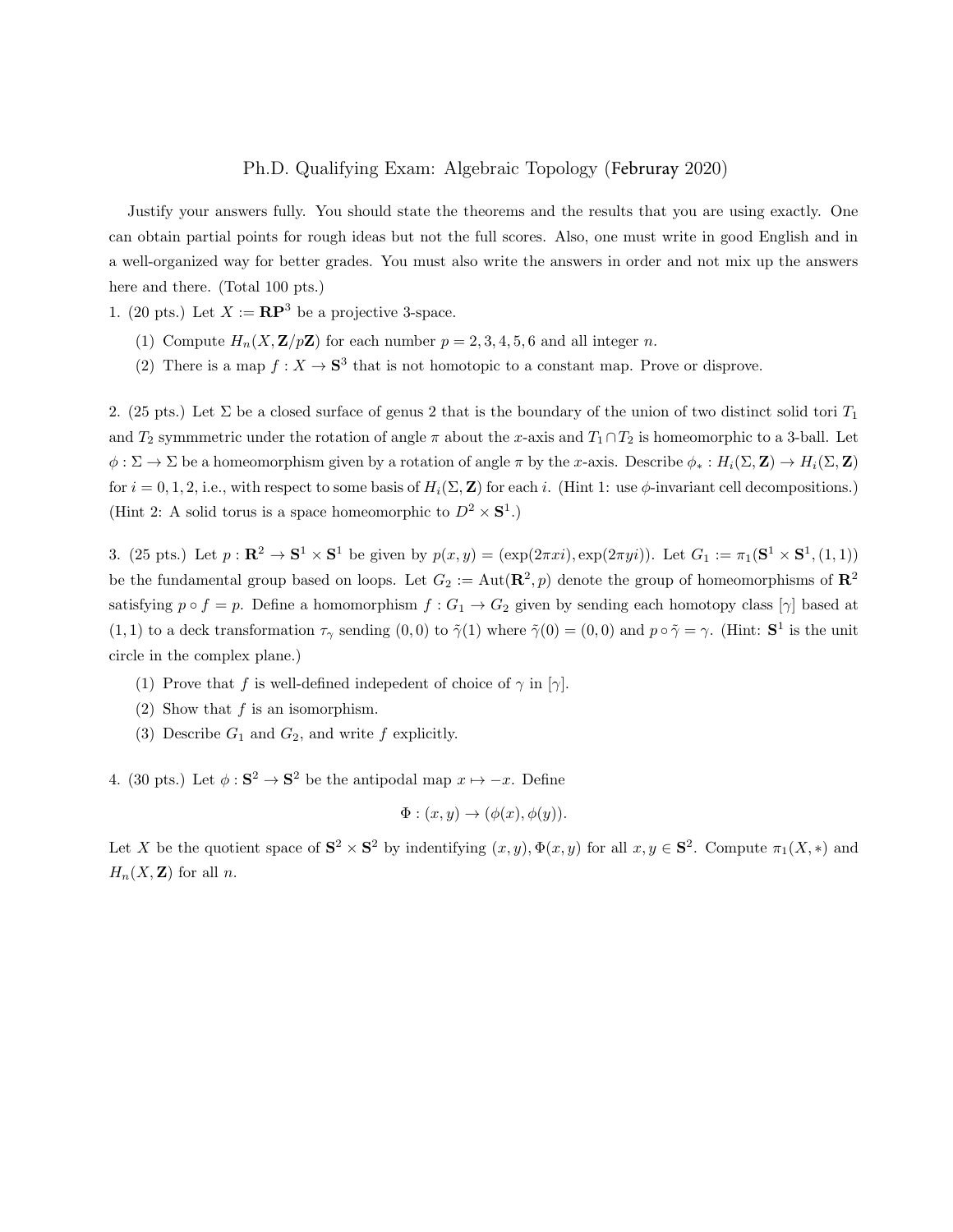## Ph.D. Qualifying Exam: Algebra I Feb 2020

Department of Mathematical Sciences, KAIST

Student ID: Name:

Note: Be sure to use English for your answers.

- 1. Let G be the quaternion group of order 8 and let  $H = \text{Aut}(G)$ , where  $\text{Aut}(G)$  denotes the automorphism group of G.
	- (a) (15 pts) Show that H is isomorphic to a semidirect product of  $\mathbb{Z}/2\mathbb{Z} \times \mathbb{Z}/2\mathbb{Z}$  by  $S_3$ , i.e.,  $H \simeq (\mathbb{Z}/2\mathbb{Z} \times \mathbb{Z}/2\mathbb{Z}) \rtimes S_3$ , where  $S_3$  denotes the symmetric group on 3 letters.
	- (b) (10 pts) Determine the automorphism group  $Aut(H)$  of H.
- 2. Let M be a nonzero module over a commutative ring R with 1. Let n be an integer greater than 1.
	- (a) (15 pts) Prove that if M is finitely generated, then the n-fold tensor product  $M^{\otimes n}$  over R is nonzero.
	- (b) (10 pts) Give an example of M with  $M^{\otimes n} = 0$ .
- 3. (10 pts) Let G be a nonabelian group of order 343. Find the number of conjugacy classes of G.
- 4. (10 pts) Let G be a nontrivial finite group. A maximal subgroup of G is a proper subgroup not contained in any other proper subgroup of  $G$ . Prove that if every maximal subgroup of  $G$  is normal, then every Sylow subgroup of G is normal.
- 5. (10 pts) Let F be a field. Show that every nonzero ideal of the formal power series ring  $F[[x]]$  is generated by a single element.
- 6. Let  $R = \mathbb{Q}[x, y]$  be the polynomial ring in two variables x and y over the rational numbers  $\mathbb{Q}$ .
	- (a) (10 pts) Determine the intersection of all maximal ideals of R.
	- (b) (10 pts) Find a non-noetherian subring of R (we require that a subring contains the unity).

## THE END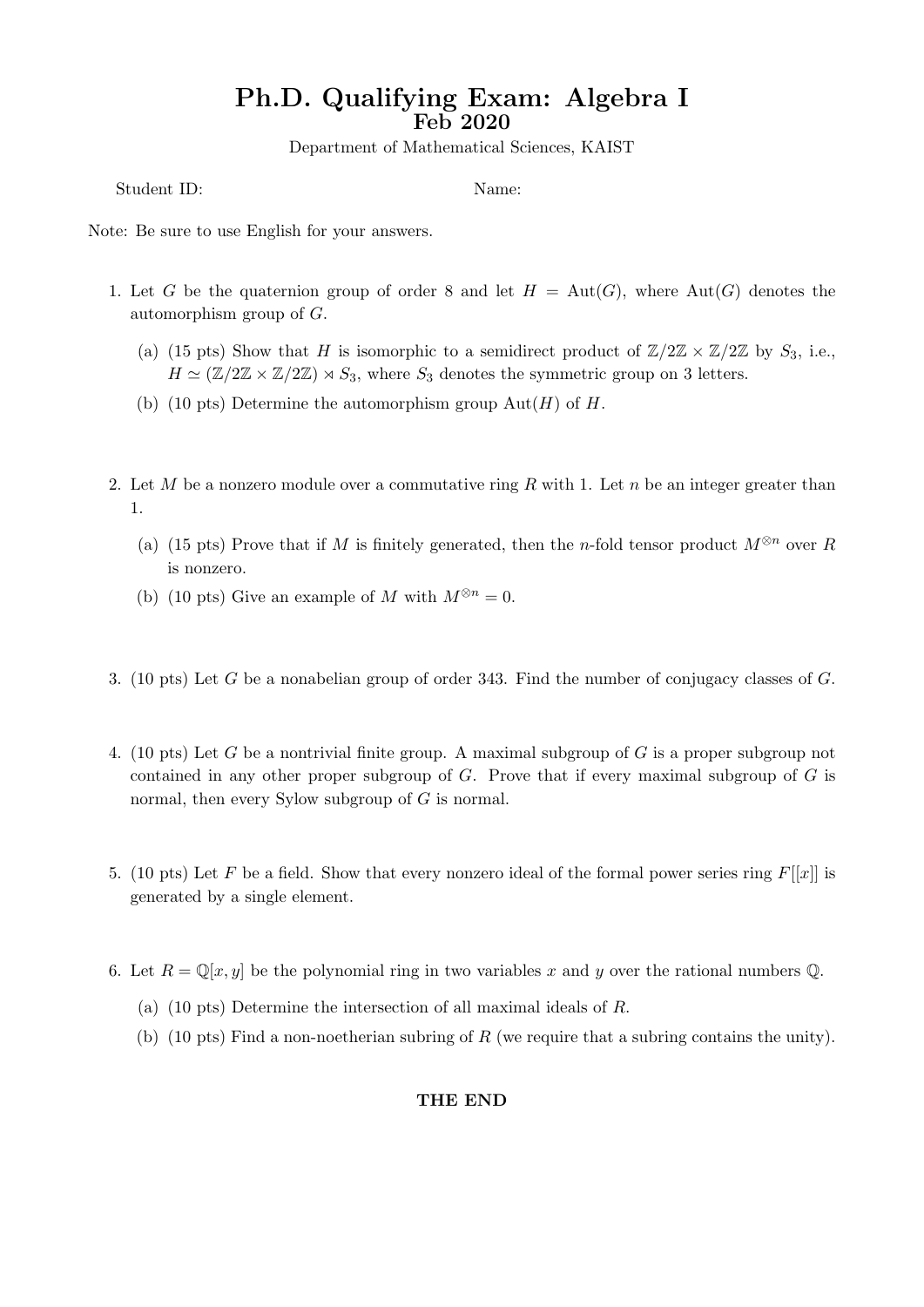1. (20pts) Show that the only field automorphism of the field  $\mathbb R$  of real numbers is identity.

2. (20 pts) Let K be a finite extension field of a field k and  $Aut_k(K)$  be the set of all the automorphisms of K fixing k. Show that K is a Galois extension of k if and only if k is the fixed field of  $Aut_k(K)$ .

**3.** Let  $R$  be a commutative ring with identity. We say that two ideals  $I$  and  $J$  of R are said to be *co-maximal* if  $I + J = R$ . Let  $I_1, I_2, \ldots, I_m$  be pairwise comaximal ideals of R.

i) (10 pts) Show that

$$
I_1I_2\cdots I_m=I_1\cap I_2\cap\cdots\cap I_m.
$$

ii) (10 pts) Show that the map

$$
\phi: R \longrightarrow R/I_1 \times R/I_2 \times \cdots \times R/I_m
$$

defined by  $\phi(a) = (a + I_1, a + I_2, \dots, a + I_m)$  is a surjective homomorphism with kernel  $I_1I_2\cdots I_m$ .

4. (20 pts) Let R be a commutative ring with identity. Show that if  $a_0 + a_1X +$  $\cdots + a_n X^n$  in  $R[X]$  is invertible, then  $a_0$  is a unit and  $a_i$  with  $i > 0$  is nilpotent, i.e.,  $a_i^m = 0$  for some positive integer m.

5. (20 pts) Show that the ring

$$
\mathbb{Z}\left[\frac{1+\sqrt{-7}}{2}\right] := \left\{m + n\frac{1+\sqrt{-7}}{2} : m, n \in \mathbb{Z}\right\}
$$

is a Euclidean domain.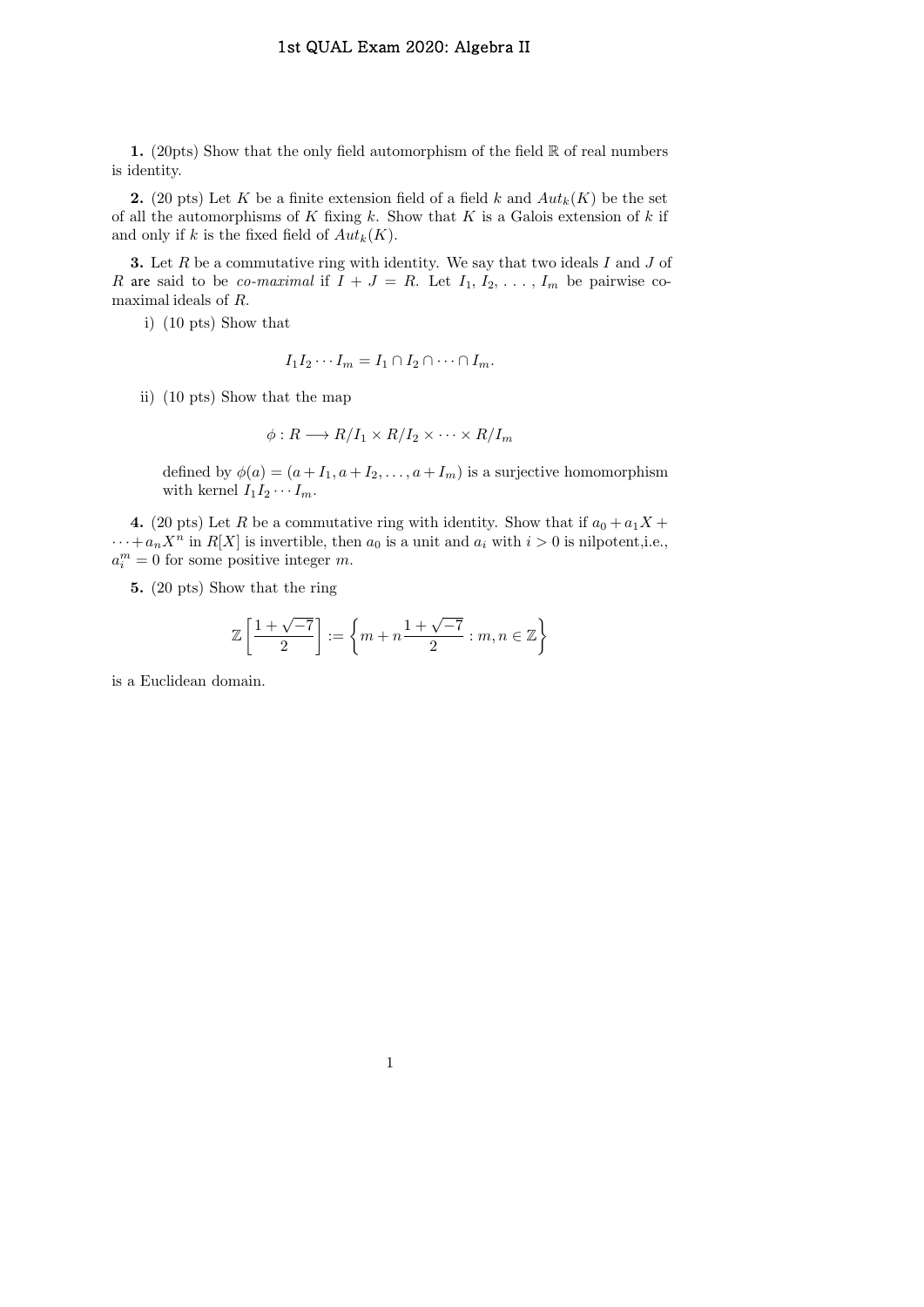#### Ph.D. Qualifying Exam: Differential Geometry February 20**20**

Student ID: Name:

Note: Be sure use English for your answers.

Here  $\mathbb{R}^k$ ,  $\mathbb{S}^k$  for  $k \geq 1$  are the Euclidean space and the unit sphere with their standard smooth structures and the standard orientations, respectively.

1. [20 pts] For a positive integer  $n$ , the *n*-torus is the product space

$$
\mathbb{T}^n = \underbrace{\mathbb{S}^1 \times \cdots \times \mathbb{S}^1}_{n \text{ times}}.
$$

- (a) Show that  $\mathbb{T}^n$  is a topological manifold of dimension n.
- (b) Construct explicitly a smooth structure on  $\mathbb{T}^n$ .
- 2. [25 pts] Let  $\text{Mat}(n, \mathbb{R})$  with  $n \geq 1$  be the set of  $n \times n$  matrices with real entries. The set of invertible matrices is denoted by  $GL(n, \mathbb{R})$ .
	- (a) Show that  $GL(n, \mathbb{R})$  is a smooth manifold, and the tangent space of  $GL(n,\mathbb{R})$  at the identity matrix  $I_n$  can be identified with  $Mat(n,\mathbb{R})$ .
	- (b) Let det :  $GL(n,\mathbb{R}) \to \mathbb{R}$  denote the determinant function. Show that for any  $A \in \text{Mat}(n, \mathbb{R})$

$$
\left. \frac{d}{dt} \right|_{t=0} \det(I_n + tA) = \text{tr}A,
$$

where  $tr(A_j^i) = \sum_i A_i^i$  is the trace of A.

- (c) Given  $X \in GL(n, \mathbb{R})$  and  $B \in T_XGL(n, \mathbb{R})$  the tangent space at X, compute the differential of the determinant map at  $X$  applied to  $B$ , i.e.,  $d(\det)_X(B)$ .
- 3. [20 pts] Let  $GL(n, \mathbb{R})$  and  $Mat(n, \mathbb{R})$  be as in Problem 2. Define a map  $\Phi: GL(n,\mathbb{R}) \to Mat(n,\mathbb{R})$  by  $\Phi(A) = A^T A$ , where  $A^T$  represents the transpose of A.
	- (a) Show that  $\Phi$  is a smooth map of constant rank.
	- (b) Let  $SO(n) = \{A \in \text{Mat}(n,\mathbb{R}) : \text{det}A = 1\}$ . Show that  $SO(n)$  is a smooth embedded submanifold of dimension  $n(n-1)/2$  in  $GL(n,\mathbb{R})$ .
- 4. [20 pts] Define vector fields X and Y on the plane  $\mathbb{R}^2$  by

$$
X = x\frac{\partial}{\partial x} - y\frac{\partial}{\partial y}, \quad Y = y\frac{\partial}{\partial x} + x\frac{\partial}{\partial y}.
$$

- (a) Compute  $[X, Y]$ , and compute the flows  $\theta_s$  of X and  $\psi_t$  of Y.
- (b) Find open intervals J and K containing 0 such that both  $\theta_s \circ \psi_t$  and  $\psi_t \circ \theta_s$  are defined for all  $(s, t) \in J \times K$ , but they are unequal for some  $(s, t)$ .
- 5. [15 pts] Let  $\mathbb{T}^2 = \mathbb{S}^1 \times \mathbb{S}^1 \subset \mathbb{R}^4$  denote the 2-torus, defined as the sets of points  $(x, y, z, w)$  such that  $x^2 + y^2 = z^2 + w^2 = 1$ , with the product orientation determined by the standard orientation on  $\mathbb{S}^1$ . Compute

$$
\int_{\mathbb{T}^2} yzw \, dx \wedge dz.
$$
THE END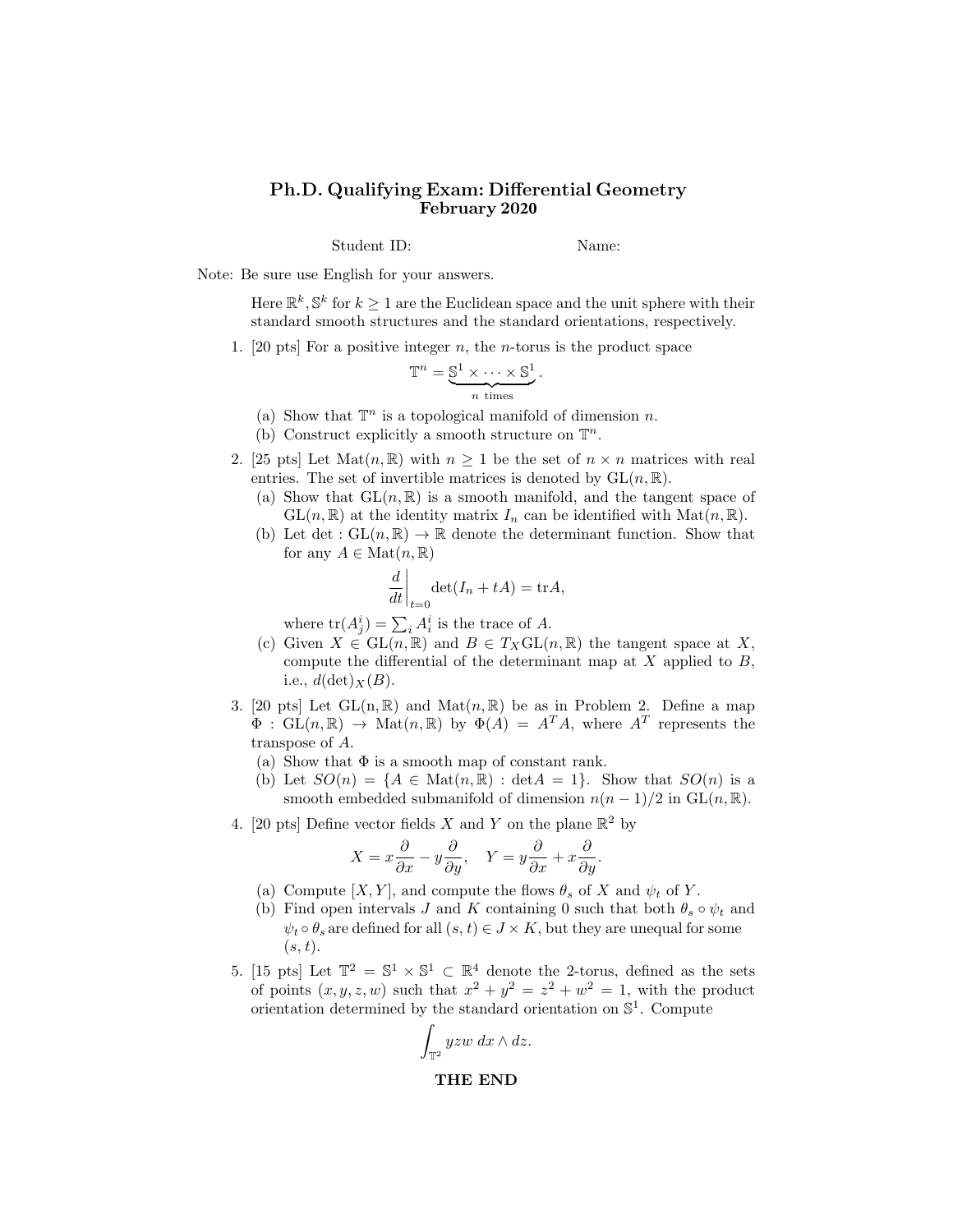## Ph.D Qualifying Examination, February, 2020 Complex Analysis

Each Problem is worth 10 points.

### Problem 1

(i) Find all values of  $i^{-i}$ .

(ii) Solve  $\log z = -1, 0 \neq z \in \mathbb{C}$ .

#### Problem 2

Let  $f(z) = u(x, y) + iv(x, y)$  be an entire function where  $z = x + iy$  and  $u, v$  are real-valued functions. Suppose that  $u_y - v_x = 1$  for all  $z \in \mathbb{C}$ . Find all such  $f(z)$  if there exists such a function.

## Problem 3

Evaluate

$$
\int_{|z|=1} \frac{e^z}{z(z+2)} \, \mathrm{d} z.
$$

#### Problem 4

Assume that  $f(z)$  is analytic for some  $r > 0$  and f satisfies the equation  $f(2z) =$  $f(z)^2$  for all *z* sufficiently close to 0. Show that  $f(z)$  can be extended to an entire function. Find all such entire function  $f(z)$  explicitly.

## Problem 5

Find all the entire functions  $f(z)$  such that

$$
\lim_{|z|\to\infty}\frac{f(z)}{z^2}=0.
$$

#### Problem 6

Consider the function  $f(z) = e^{-z}$  on the unit disk  $|z| \leq 1$ . (a) What is the maximum of  $|f(z)|$  on the unit disk? At which points does the function have the maximum? (b) What is the minimum of  $|f(z)|$  on the unit disk? At which points does the function have the minimum?

## Problem 7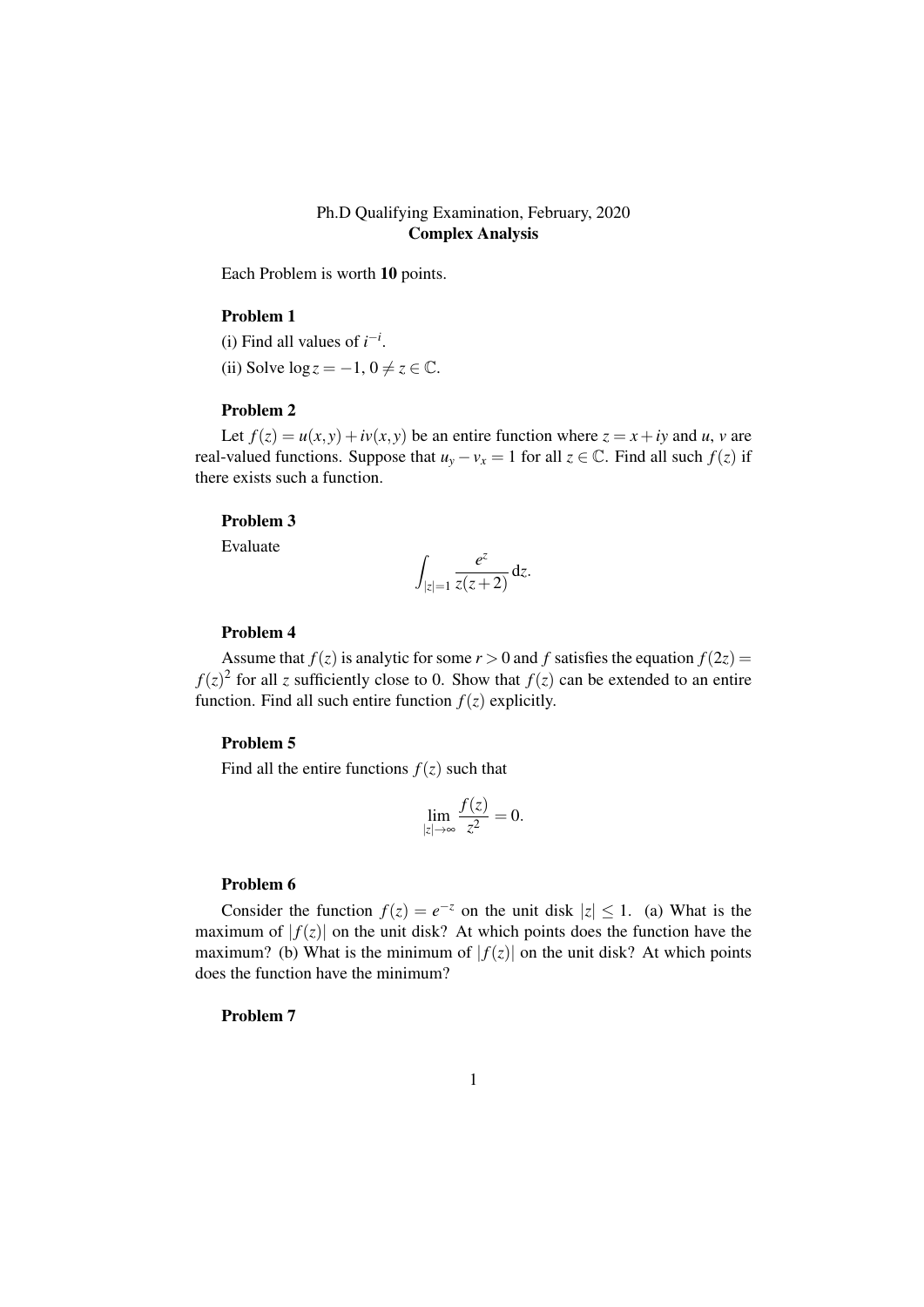Using the contour integral in complex analysis, evaluate

$$
\int_{-\infty}^{\infty} \frac{\mathrm{d}x}{x^2 + 1}.
$$

#### Problem 8

Let  $\Gamma$  be the circle  $|z| = \frac{1}{2}$  $\frac{1}{2}$ . Evaluate the integral

$$
\int_{\Gamma} \sqrt{z^2 + 1} \, \mathrm{d}z.
$$

#### Problem 9

Suppose that for some constant  $r > 0$  a bilinear transformation  $w = g(z)$ *az*+*b*  $\frac{az+b}{cz+d}$ , *ad* − *bc* ≠ 0, maps {*z* ∈  $\mathbb{C}$  : *r* < |*z*| < 1} onto the domain bounded by  $|z-\frac{1}{4}|$  $\frac{1}{4}|=\frac{1}{4}$  $\frac{1}{4}$  and  $|z| = 1$ . Find *r*.

## Problem 10

Let  $f(z) = \sum_{n=0}^{\infty} c_n z^n$  be an analytic function in an open domain containing  $D = \{z \in \mathbb{C} : |z| \leq 1\}$ . Suppose that the mapping  $f : D \to \mathbb{C}$  is one-to-one. Compute the area of  $f(D)$ .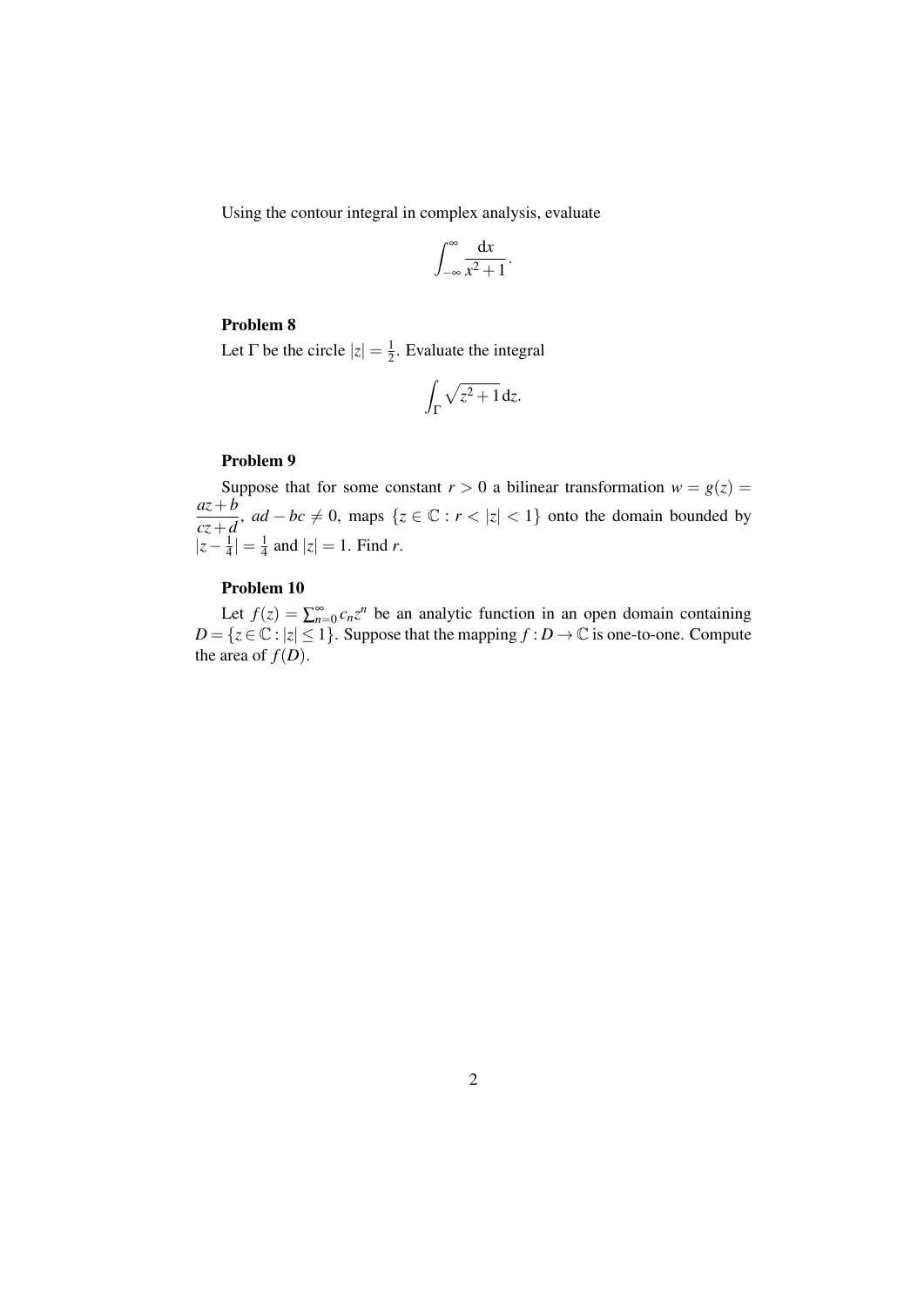Qualifying Exam. Numerical analysis, 2020 Feb.

For problems with some ambiguous expression such as 'discuss', 'explain', 'state', give as much detail as possible, but not exceeding half page.

- 1. (10pts) Explain how a typical 32 bit computer stores numbers in memory. Give a separate discussion for real and integers. Include the concept of precision, the range of numbers that can be represented, etc.
- 2. (10pts) State three different methods to find the root of  $f(x) = 0$ , where  $f \in C^1(I)$ ,  $I = [A, B]$ . Discuss the advantages(disadvantages) of each method. Also explain how to find the roots of a system of equations  $f(x)$  $= 0$  in  $\mathbb{R}^n$ . Here  $\mathbf{f}(\mathbf{x}) = (f_1(\mathbf{x}), \cdots, f_n(\mathbf{x}))^T$ .
- 3. (15pts) Explain the Runge phenomena for approximate functions on some interval  $[a, b]$  and suggest a method to avoid it.
- 4. (10pts) Given data  $(x_i, f(x_i))_{i=0}^n$ ,  $a = x_0 < \cdots < x_n = b, f \in C^2[a, b], h$  $=\max_i |x_i - x_{i-1}|$ , answer the following ; Define the natural spline approximation  $s(x)$  of  $f$  (You do not need to show how to construct it).
- 5. (10pts) State Gaussian quadrature using n points to approximate  $\int_a^b f(x)dx$  and prove it is exact for polynomials of degree  $2n-1$ .
- 6. (15pts) Given a matrix  $A = \{a_{ij}\}_{i,j=1}^n$ , do the followings:
	- (a) Define the matrix norm of A subordinate to  $\|\cdot\|$  for any norm  $\|\cdot\|$  on  $\mathbb{R}^n$ .
	- (b) Derive a formula for  $||A||_1$ .
	- (c) Derive a formula for  $||A||_{\infty}$ .

Here  $\|\mathbf{u}\|_1 = \sum_i |u_i|$  and  $\|\mathbf{u}\|_{\infty} = \max_i |u_i|$ .

- 7. (10 pts) Explain the Givens rotation and Givens algorithm to tridiagonalize a symmetric matrix. What is main usage or purpose of Givens algorithm?
- 8. (20pts) State QR algorithm to find all the eigenvalues of A. Discuss detailed algorithm including the QR decompostion, computational complexity(i.e, the number of operations), effective implementation, etc.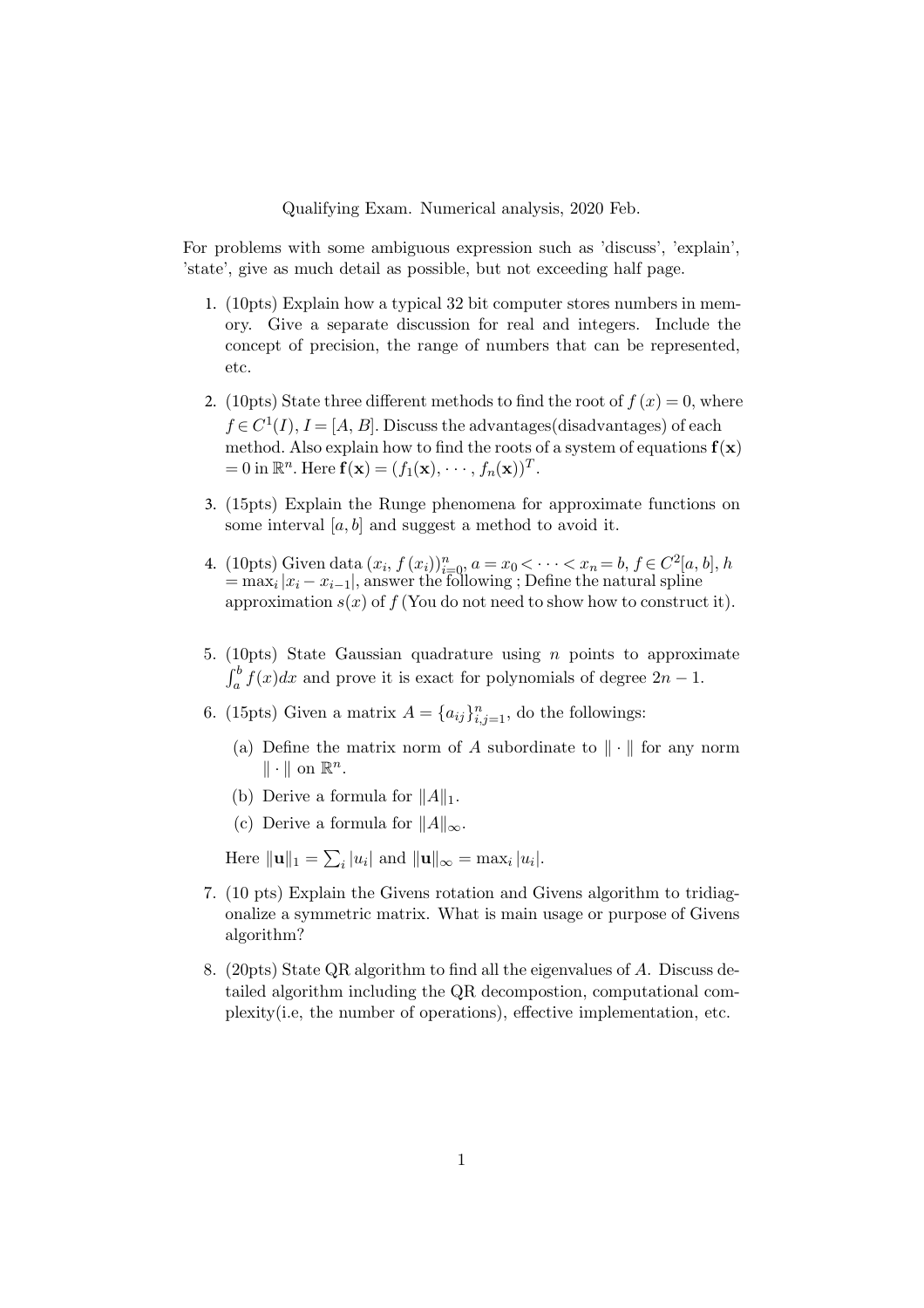## **PH.D QUALIFYING EXAM: February 2020 REAL ANALYSIS 3 HOURS**

**Problem 1.** (20 pt) Let  $1 \leq p, q \leq \infty$ . Consider measure spaces ( $\mathbb{R}^d, dm$ ), ( $\mathbb{Z}^d, dc$ ), and  $(B, dm)$  for a bounded ball  $B = B(0, 1) \subset \mathbb{R}^d$ , where  $dm$  is the Lebesgue measure and *dc* is the counting measure.

(1) (10 pt) Find the necessary and suffient condition on exponents for which the inequality holds in cases  $X = \mathbb{R}^d, B$ , or  $\mathbb{Z}^d$ .

$$
\int_X fg \le C \|f\|_{L^p(X)} \|g\|_{L^q(X)},
$$

for  $f \in L^p, g \in L^q$ .

(2) (10 pt) Find a necessary condition on exponents for which the inequality holds in cases  $X = \mathbb{R}^d$  or  $X = B$ ,

$$
||f||_{L^p(X)} \leq C||\nabla f||_{L^2(X)},
$$

for  $f \in C_c^{\infty}(X)$ .

**Problem 2.** (20 pt) Let  $f \in L^2(\mathbb{R}^d)$ . Explain how to define the Fourier transform of f. Prove that  $\lim_{R\to\infty} S_R f = f$  in  $L^2$ -norm where  $S_R f(x) = \int_{|\xi| < R} \hat{f}(\xi) e^{i2\pi \xi \cdot x} d\xi$ .

**Problem 3.** (20 pt) Let  $\mathcal{S}(\mathbb{R}^d)$  be the Schwartz class on  $\mathbb{R}^d$ .

- (1) (10pt) Show that if  $f, g \in \mathcal{S}(\mathbb{R}^d)$ , then  $f * g \in \mathcal{S}(\mathbb{R}^d)$ .
- (2) (10pt) Let  $\phi \in \mathcal{D}'(\mathbb{R}^d)$  and  $f \in C_c^{\infty}(\mathbb{R}^d)$ . Explain how to define  $\phi * f$ . Moreover, show that  $\phi * f \in C^{\infty}$ .

**Problem 4.** (20 pt) Let  $\mu$  and  $\nu$  be finite unsigned measures on *X*. Suppose  $\nu \ll \mu$ .

(1) (5 pt) Use Riesz representation theorem for  $L^2(X, d(\mu + \nu))$  to find  $g \in$  $L^2(X, d(\mu + \nu))$  such that

$$
\int_X f(1-g)d\mu = \int_X fgd\nu,
$$

- for  $\mu$ -integrable function  $f$ .
- (2) (7 pt) Show that  $0 < q \le 1$   $\mu a.e.$
- (3) (8 pt) Conclude the Radon-Nikodym theorem.

**Problem 5.** (20 pt) Prove the rearrangement theorem. i.e.

Assume  $a_n \geq 0$  for all  $n \in \mathbb{Z}_+$ . Let  $\sigma : \mathbb{Z}_+ \to \mathbb{Z}_+$  be a 1-1 correspondence. Show that

$$
\sum_{n=1}^{\infty} a_n = \sum_{n=1}^{\infty} a_{\sigma(n)}
$$

*.*

Show the rearrangement theorem fails, if one drops the condition  $a_n \geq 0$ .

*Date*: Feb 2020.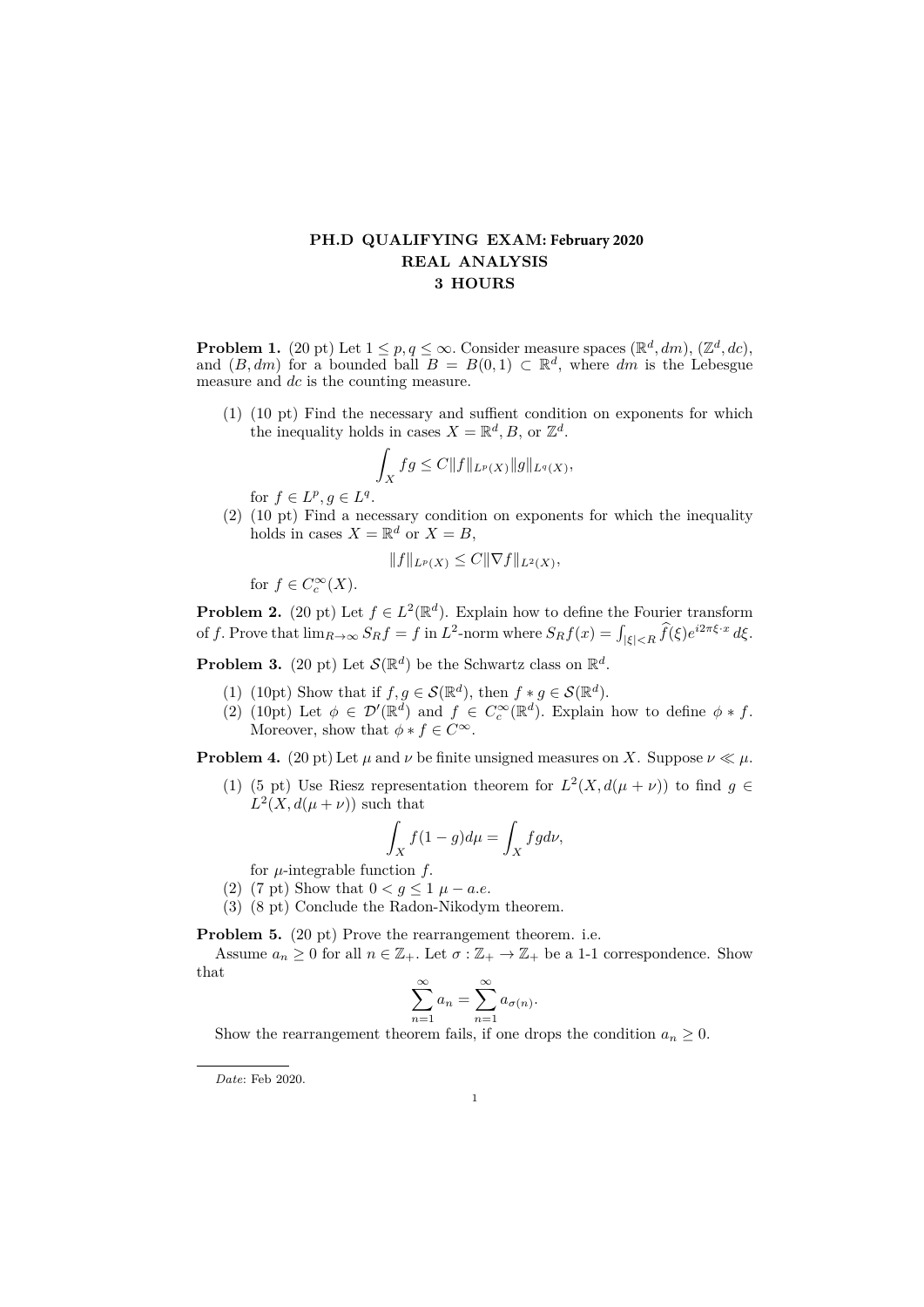# Ph.D. Qualifying Exam: Probability Spring 2020

Student ID:

Note: use English only for your answers.

1. [10 pts] Suppose that  $\{A_n\}$  is a sequence of events. Show that

 $P(\limsup A_n) = P(A_n \text{infinitely often}) \geq \limsup P(A_n).$ 

2. [20 pts] (a) Let  $T_k = X_1 + \cdots + X_k$ , be the "kth arrival" of a Poisson process with rate  $\lambda$ . Show that the number of arrivals before time t has a Poisson distribution with parameter  $\lambda t$ .

(b) Condition on the event that there are exactly k arrivals of the Poisson process with rate  $\lambda$  before time one. In other words,

$$
0
$$

while  $T_{k+1} > 1$ . Under this condition, show that  $(T_1, \dots, T_k)$  is uniformly distributed on the simplex in  $\mathbb{R}^k$ ,

$$
\{(x_1, \ldots, x_k) : 0 < x_1 < \cdots < x_k < 1\}.
$$

- 3. [16 pts]  $\{X_n\}$  is said to *converge completely* to X if  $\sum_n P(|X_n X| > \epsilon) < \infty$ for every  $\epsilon > 0$ . Prove or disprove:
	- (a) If  $\{X_n\}$  converges completely to X then it converges a.s. to X.
	- (b) If  $\{X_n\}$  converges a.s. to X then it converges completely to X.
- 4. [20 pts] The *Stieltjes transform* is defined, for any probability measure  $\mu$  on  $\mathbb{R}$ , as

$$
S_{\mu}(z) := \int \frac{1}{z - x} \,\mu(dx), \quad z \in \mathbb{C} \backslash \mathbb{R}.
$$

Suppose  $\mu$  has no atoms, i.e.,  $\mu({x}) = 0$  for all  $x \in \mathbb{R}$ . Show the following inversion formula for the Stieltjes transform. For any open interval  $I \subset \mathbb{R}$ ,

$$
\mu(I) = \lim_{y \to 0} \int \frac{S_{\mu}(x+iy) - S_{\mu}(x-iy)}{2\pi i} dx.
$$

Hint: If X has distribution  $\mu$  consider  $X + C_{\sigma}$  where  $C_{\sigma}$  is an independent Cauchy( $\sigma$ ) random variable with density  $\frac{\sigma dx}{\pi(x^2+\sigma^2)}$  (consider small values of  $\sigma$ ).

5. [16 pts] If X is equal in distribution to  $E(X|\mathcal{F})$  then, in fact, they are equal a.s.

(for partial credit, you may assume  $E(X^2) < \infty$ )